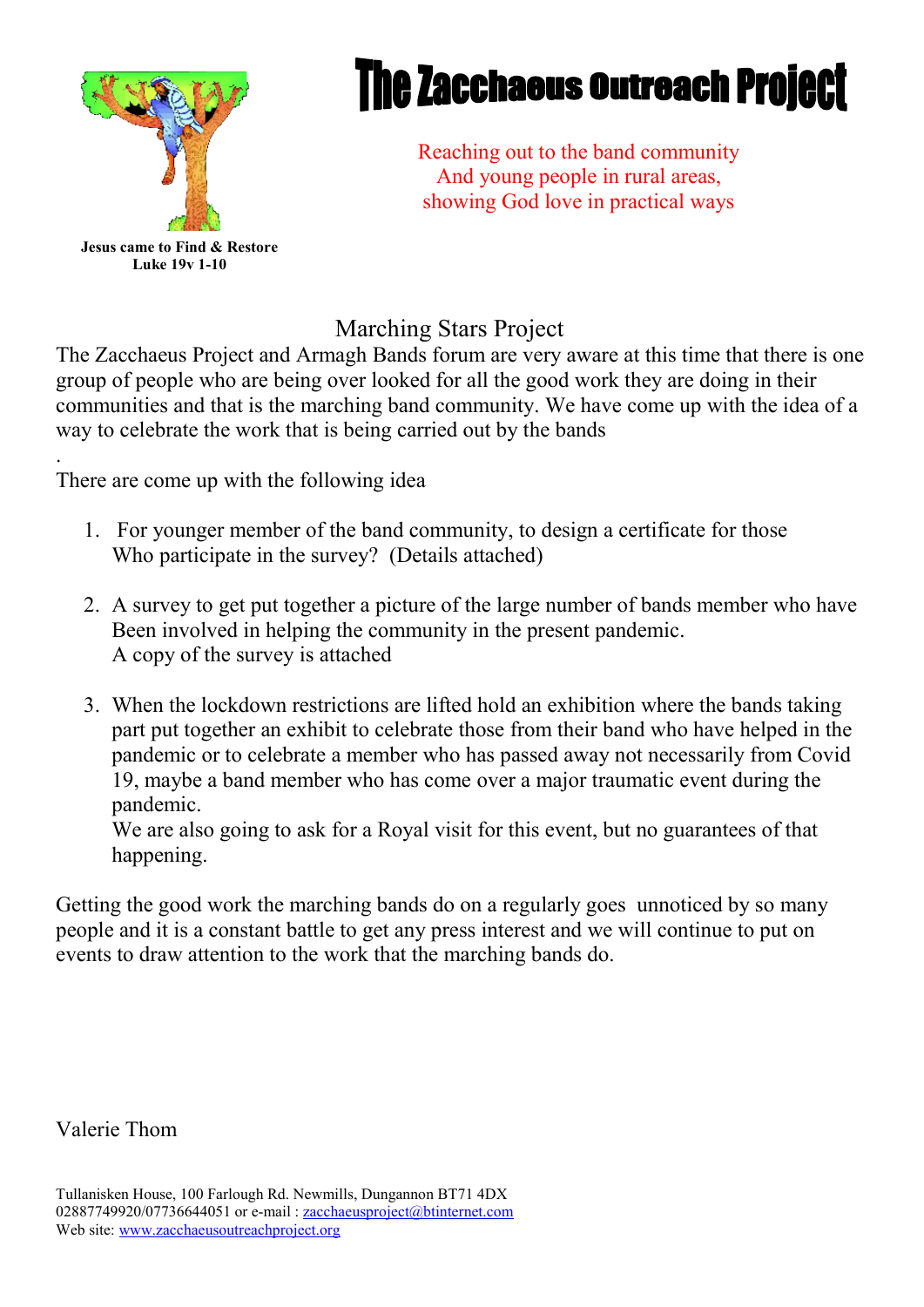#### Marching Stars Design a certificate comp

There will be 3 age groups

Up to primary School age this is a colouring competition template attached. Primary School age Secondary School age

The 1<sup>st</sup> in primary and secondary school age group will be printed.  $1<sup>st</sup>$  and  $2<sup>nd</sup>$  in each age group will receive a prize.

Requirements for older age groups The design needs to fit an A4 Page with a space to put a name on it Must have the words Marching Stars Name, Age and contact details must be put on the back of entry or enclosed on an email.

The completed Designs need to be emailed to [zacchaeusproject@btinternet.com](mailto:zacchaeusproject@btinternet.com) Or posted to 100 Farlough Rd. Newmills BT71 4DX

The judge for this competition will be judged by Rev. William Anderson Sovereign Grand Master of Royal Black Institution.

### Closing Date 31<sup>st</sup> August 2020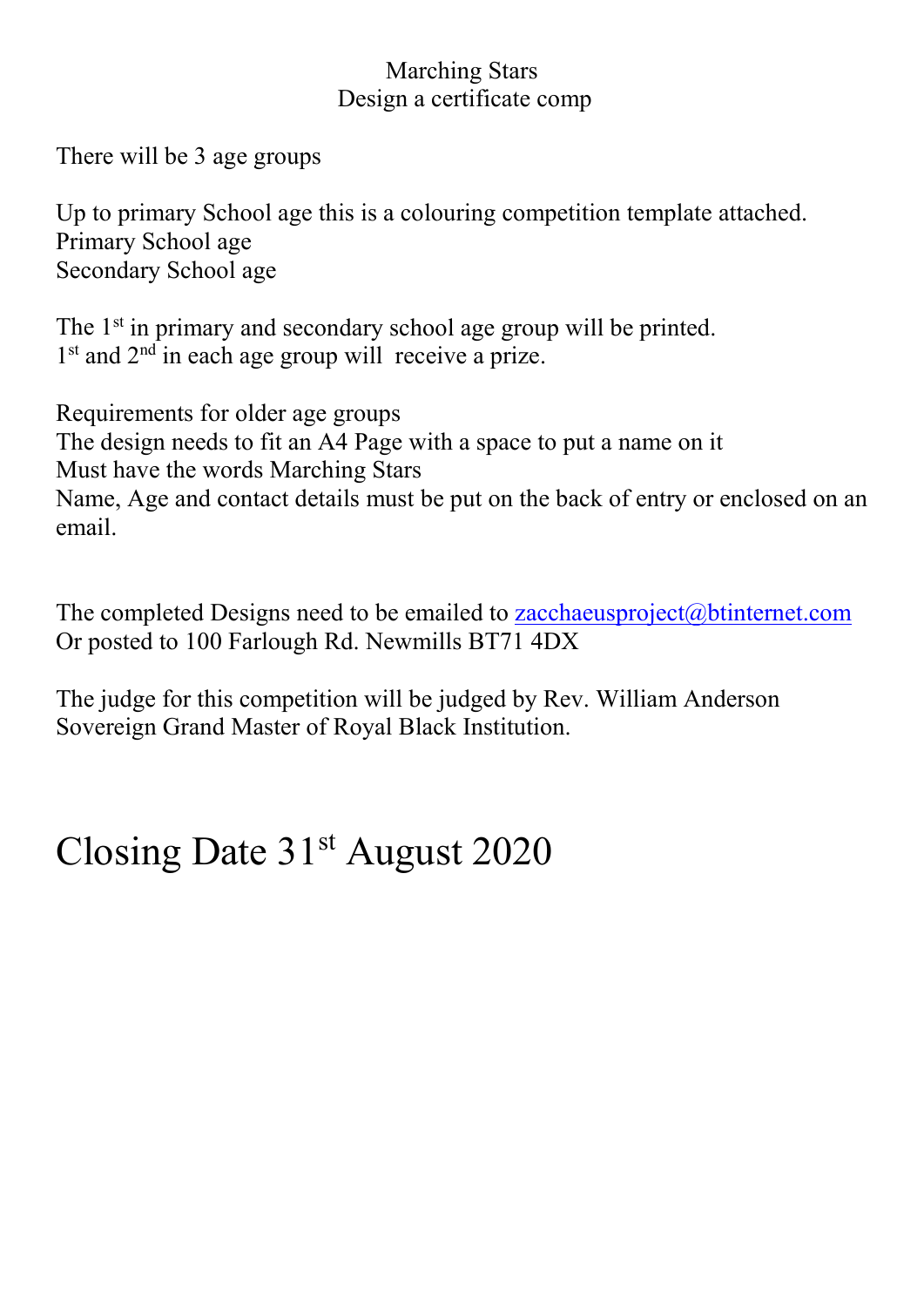### Information on bands Involvement in Pandemic

| Postal Address |  |
|----------------|--|
|                |  |
|                |  |
|                |  |
|                |  |

Number of People in your band working in the following areas, please add Others we may have missed on the spare spaces

| NHS/              | Delivery | Food    | Royal | Retail | Schools |
|-------------------|----------|---------|-------|--------|---------|
| <b>Care Homes</b> | Services | Factory |       |        |         |
|                   |          |         |       |        |         |
|                   |          |         |       |        |         |
|                   |          |         |       |        |         |
|                   |          |         |       |        |         |
|                   |          |         |       |        |         |
| Farmers           |          |         |       |        |         |
|                   |          |         |       |        |         |
|                   |          |         |       |        |         |
|                   |          |         |       |        |         |
|                   |          |         |       |        |         |

What has your band done to help in your community?

…………………………………………………………………………………….. ……………………………………………………………………………………. ……………………………………………………………………………………..

……………………………………………………………………………………..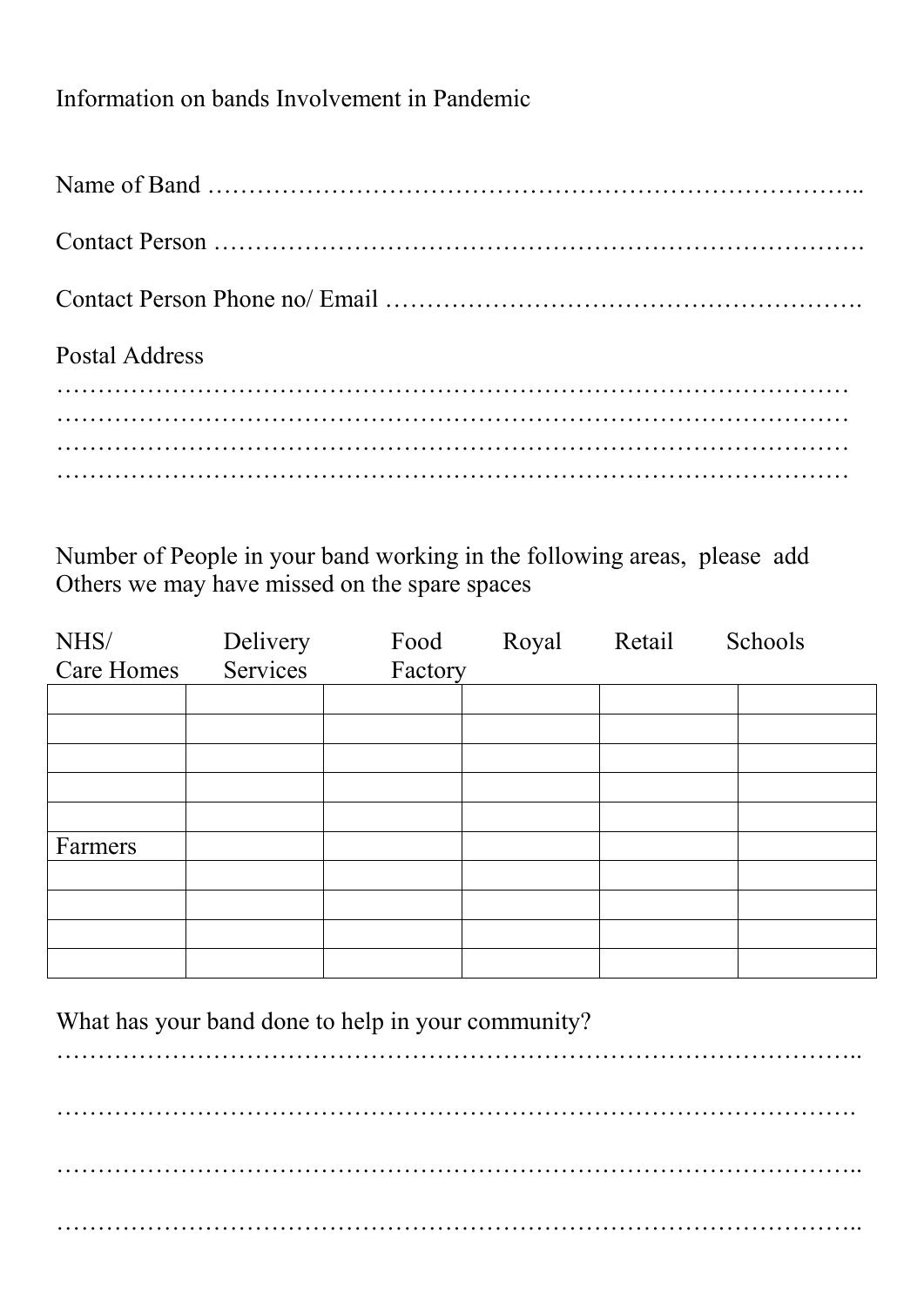…………………………………………………………………………………….. ……………………………………………………………………………………..

We would encourage you to keep video, photographs etc. as these will come in useful when it comes time for the exhibition.

Exhibition

Each band will be given a space and it will be up to them to decide what they want to display and how. It would be good to have a band uniform beside each exhibit and the exhibit can also show other funding raising the band has done in the past.

The exhibition is open to all bands ( also open to Scottish and English bands). Please feel free to pass this onto bands you may know.

### **CLOSING DATE 30TH AUGUST 2020**